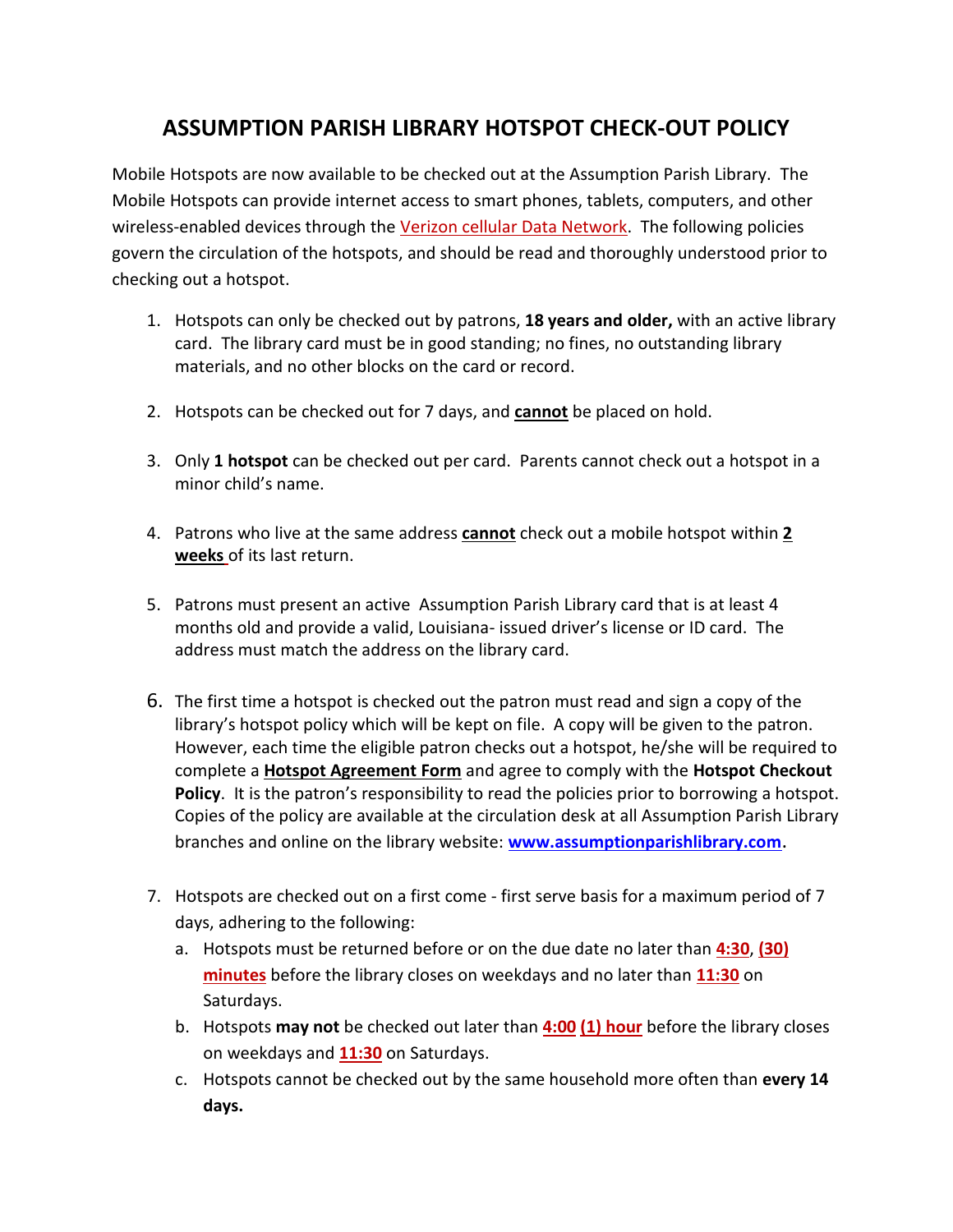- 8. Hotspots **may not be renewed or reserved.**
- 9. Patrons returning hotspots late will be fined **\$15.00** per day. Fines must be paid at the circulation desk. Accrued hotspot fines may prevent the checking out of any library materials and using any library's services. Hotspots must **not** be returned in the library's book drop. A **\$25.00** fee will be charged to a borrower who places a hotspot in the book drop.
- 10. Patrons are financially responsible for lost or stolen hotspots. A lost hotspot fee of **\$95.00, plus a \$5.00** processing fee will be assessed. Mobile hotspots should be kept in a temperature-controlled environment at all times. Do not leave it in your car. The device must be protected from all liquids. Damages to the hotspot is the responsibility of the patron and fines to cover the damages will be assessed as determined by the director. If a power cord is lost, a charge of **\$15.00** will occur.
- 11. Unreturned/overdue hotspots will be deactivated the morning after its due date. If the device is not returned within **ten** days after its due date, the borrower will be charged the replacement cost for the device and any associated fees.
- 12. Patrons cannot lend a hotspot to another person. If it is given or shared with another person, the original borrower is responsible for any loss of or damage to the device. Hotspot borrowing privileges will be revoked.
- 13. If the device is not working or will not connect within 24 hours of checkout, the patron should return it to the library. The library staff will be able to issue another hotspot if one is available.
- 14. The Assumption Parish Library reserves the right to revise and change this policy at any time without notice. It is the responsibility of the patron to read and accept the current version of the policy.
- 15. The Library Director reserves the right to limit or regulate the use of Library equipment.
- 16. Violations of the **Mobile Hotspot Checkout Policy** may result in the following consequences:
	- a. **First offense** Denial of hotspot privileges for one (1) month.
	- b. **Second offense** Denial of hotspot privileges for three (3) months.
	- c. **Third offense** Permanent denial of all hotspot privileges. However, patrons may lose privileges immediately if a staff member decides that the violation is serious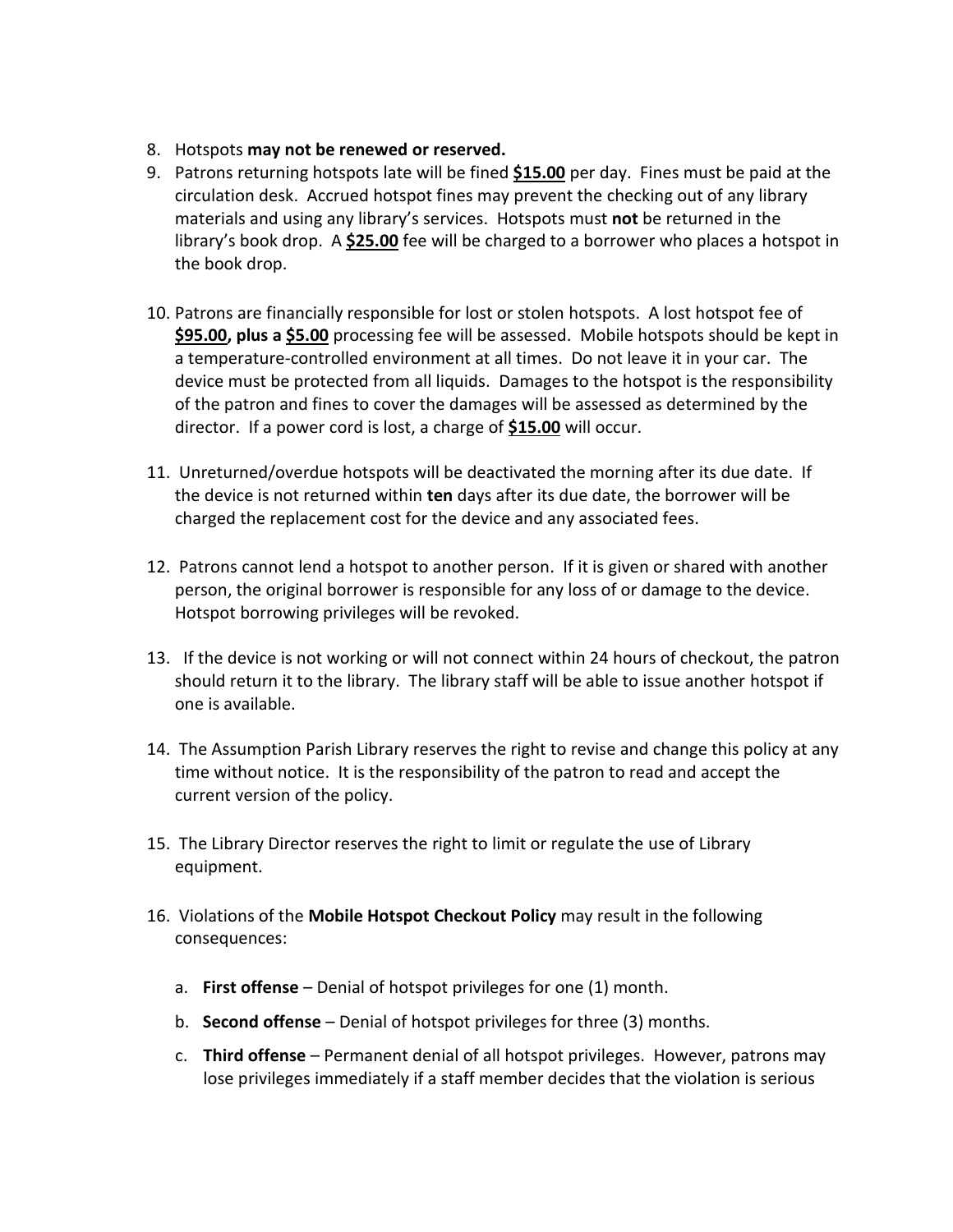enough. Reinstatement may be considered after a staff investigation of the complaint.

+++++++++++++++++++++++++++++++++++++++++++++++++++++++++++++++++++

**I have read the Assumption Parish Library Mobile Hotspot Checkout Policy and agree to abide by its terms***. (A copy of a picture ID must be attached to this contract.)*

| Patron's Printed Name | Driver's License # |
|-----------------------|--------------------|
| Patron's Signature    | Phone #            |
| Home Address          |                    |

<sup>17.</sup> If you have questions about the policy or what it means, please contact a librarian for more information.